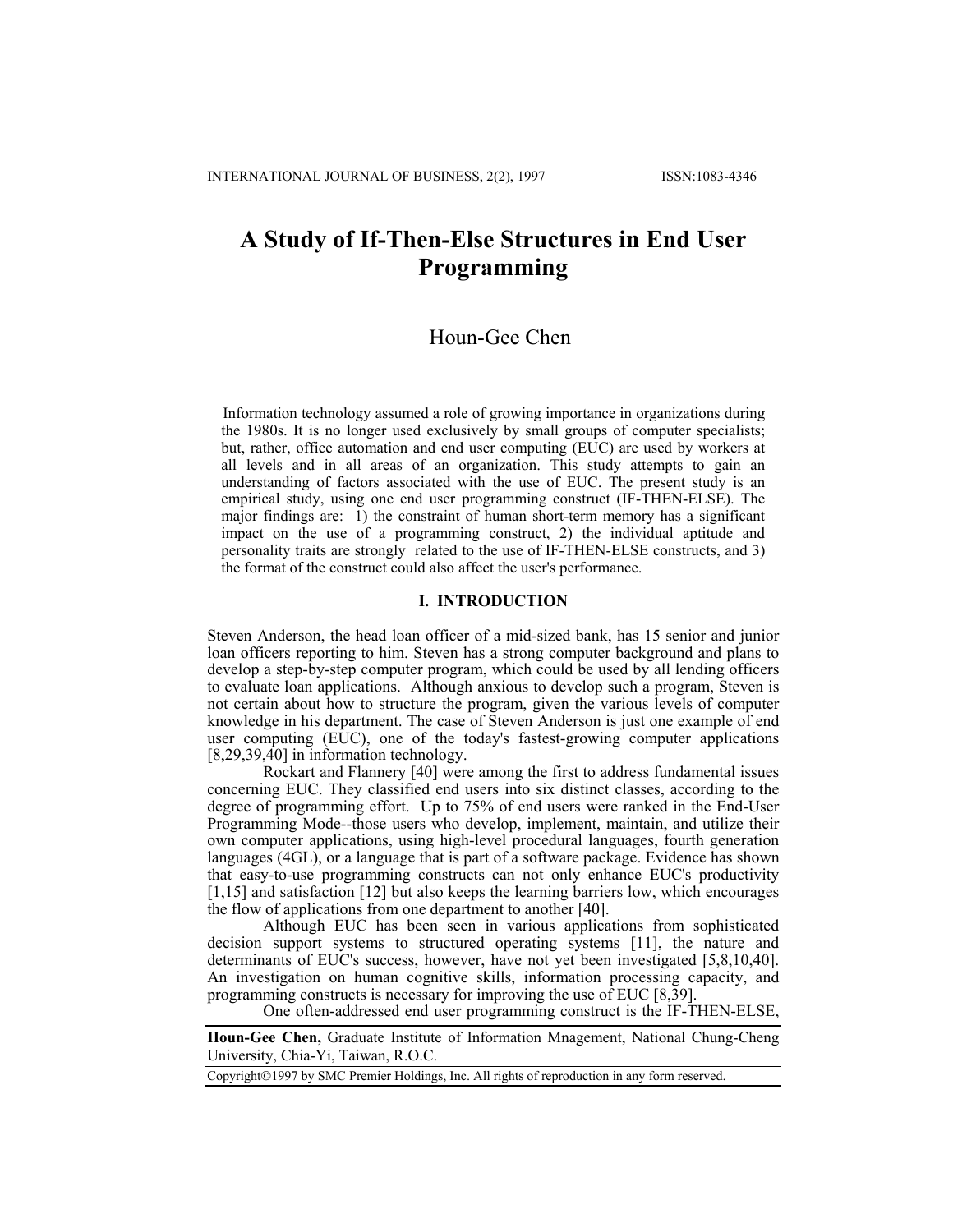which allows a statement or a group of statements to be selected for execution on the basis of meeting prescribed conditions. If the testing condition is true, statements after THEN are executed. Otherwise, statements after ELSE are executed. Nested IF-THEN-ELSE is a construct in which an IF-THEN-ELSE is set inside another IF-THEN-ELSE construct. Nested IF-THEN-ELSE provides a way to program multilevel decision problems and has often been applied for complicated decision processes in which one condition depends on another condition. The nesting may occur at any desired level. This construct has been applied to represent knowledge in recent expert/knowledge-based system implementations. Sets of IF-THEN-ELSE constructs are used to define the knowledge source—the knowledge base. The reasoning process of these IF-THEN-ELSE statements will support the problem solving in deriving the final solution.

 This paper presents the results of an empirical study that identifies factors associated with the use of the nested IF-THEN-ELSE structure in EUC applications. It also addresses the effects of individual differences, cognitive limits, and programming constructs.

#### **II. RELATED STUDIES**

Through a study of business information systems, Lucas [25] identified five main determinants for voluntary use of computerized systems: user attitudes and perception, situational and personal factors, technical supporting quality of the system, user decision style, and management support. Among those factors, user attitudes and personal/situational factors were reported to be strongly related to implementation success of most systems, followed by decision styles (quantitative or qualitative styles), supporting quality of the system, and management support. In a similar study [54], the difficulty in implementing management information systems has also been reported to be the result of cognitive style mismatches between user and information design. For a better use of information system design, Zmud [54] suggested research into user aspiration level, anxiety, risk-taking propensity, self-esteem, and individual attitudes and values. Studies by Bariff and Lusk [2,3] confirmed the suitability of inclusion of these behavior profiles into the design guidelines and implementation procedures of information systems. Other studies for the EUC of information systems are summarized as follows:

#### **User Attitudes**

Several studies have demonstrated that user attitudes can dramatically impact the learning and performance of interactive information systems [28,34,36,48]. Novices with negative attitudes towards computers learned editing tasks more slowly and made more errors [50]. Anxiety, generated by fear of failure, may reduce short-term memory capacity and inhibit performance. If users are insecure about their ability to use the system, worried about destroying files or the computer itself, overwhelmed by a volume of details or pressured to work rapidly, their anxiety will lower performance [37]. Programmers who must meet a deadline tend to make more errors as they frantically patch a program in a desperate attempt to finish the job. Of course, mild pressure can act as a motivator; but if the pressure becomes too strong, then the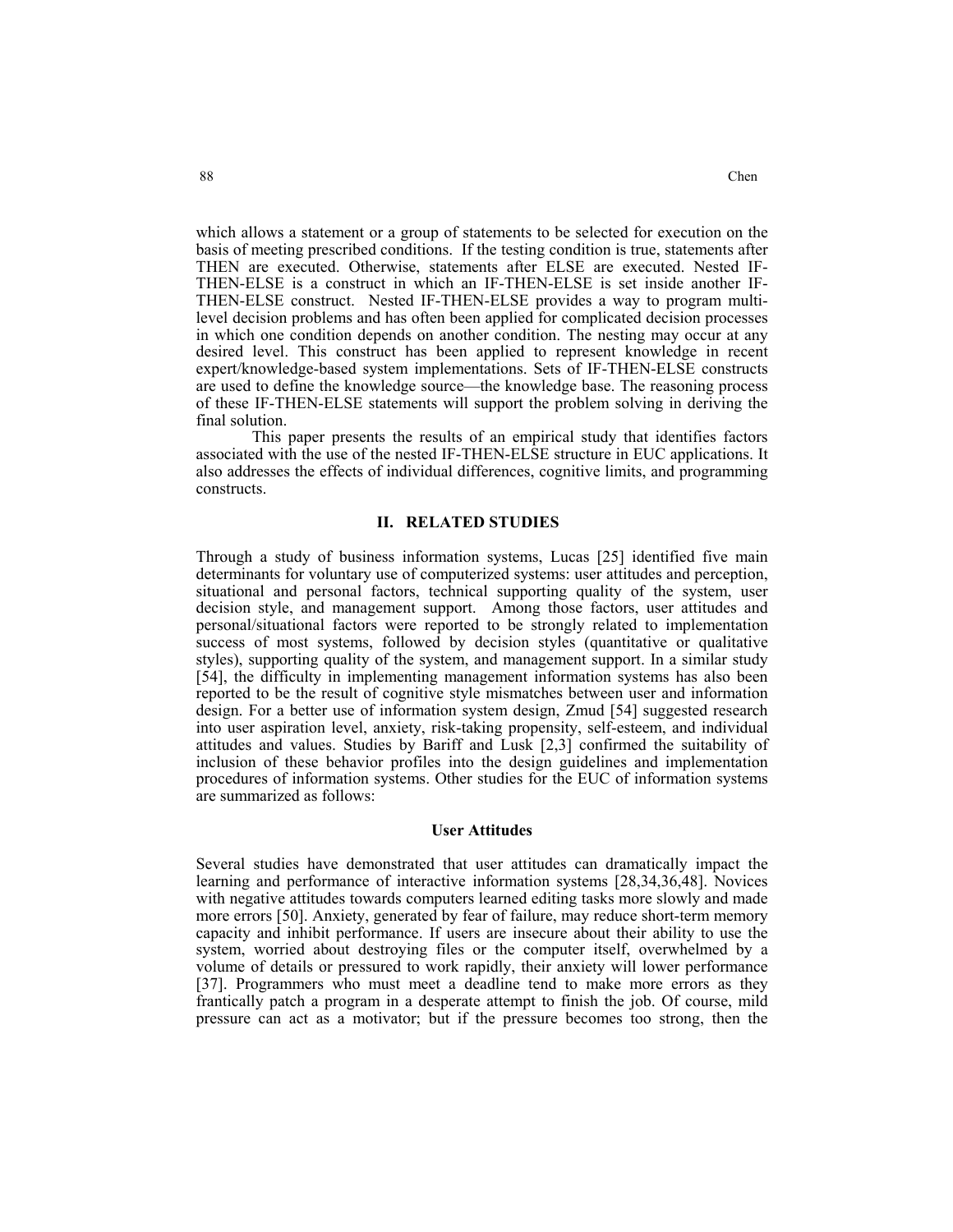resultant high levels of anxiety could interfere with competent work [37]. In recent related studies, computer anxiety was found to be closely related to the success of EUC [19,23] and microcomputer usage [22]. Chen and Vecchio [7], however, concluded that individual difference and programming attitudes are important when determining the use of IF-THEN-ELSE constructs.

#### **Situational Factors**

Situational factors cover a broad spectrum of personal characteristics, such as experience, training, sex, age, professional orientation, and organizational level. They were reported to have a significant influence on a user's problem-solving activities. Rivard and Huff [39] found that computer background had significant effects on the success of EUC. Other results also indicated that computer experience and training were positively related to system usage [8,10,23]. Although some studies found no gender differences in attitudes toward computer systems [19], others reported that women and older individuals tended to have unfavorable attitudes [9].

## **Personal Factor and User Cognitive Styles**

Important factors related to the success of an information system may include locus of control, ambiguity, and extroversion/introversion [18,28,42,54]. Extroverted subjects were found to retrieve information stored in their own minds more quickly and to retain information better over short intervals, but not for long intervals, when compared with introverts [14]. However, in another study, the aggressive/humble dimension and introversion/extroversion did not significantly affect the subject's grade in an introductory programming course nor the subject's perceived ability in programming [32]. Personality was reported to be a major factor in determining results on a simulated man-machine decision information system [53].

 Many studies have revealed [25,26,27,54] that cognitive style is one of the important factors affecting the success of MIS/DSS. Soloway [45] showed that a programming construct that has a closer "cognitive fit" with an individual preferred cognitive model is easier to be used effectively. Cognitive style represents the characteristic mode of functioning, shown by individuals in their perceptual and intellectual response. Perception involves the input, filtration, and condensation of cues from the environment. Intellect involves analyzing and reaching a conclusion based on what is received. Although such responses are dependent on tasks and situational elements, many individuals exhibit pervasive tendencies toward particular cognitive functioning, and consistent individual differences can be observed. For example, subjects with a higher level of intelligence may be observed to process information faster, select information more effectively, retain information better, make decisions faster [46], and organize information better [21]. Subjects with higher quantitative abilities utilize more short-term memory than those subjects with lower quantitative abilities [21], and subjects with greater verbal abilities possess enhanced short-term memory when compared with subjects having lesser verbal skills [20].

## **Cognitive Limitation (short-term memory)**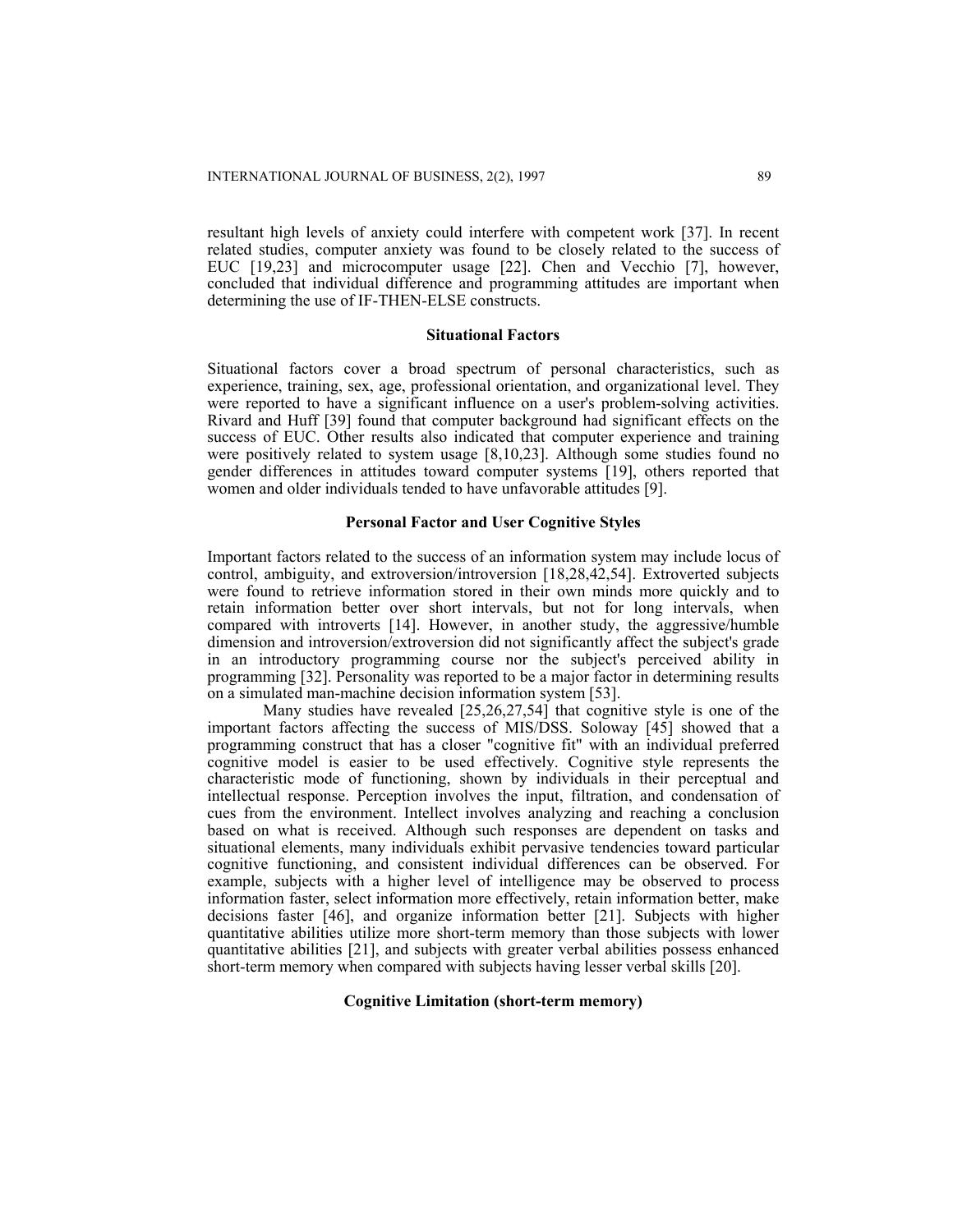Studies [6,42,51] have also suggested a cognitive model of long-term/short-term memory to explain human information processing. Information from the outside world (e.g., a description of the problem) first enters the human cognitive system via shortterm memory. The information is then integrated with existing information to form the basis of the problem solution. EUC, however, can be viewed as a cognitive process in which end users develop their own applications via a mapping between the input problem description and supporting programming constructs. Since the human cognitive process is often constrained by the *size* of the short-term memory [42,51], the effective and/or efficient use of programming constructs may be confined by this limitation. A well-known research finding [30] revealed that human short-term memory can handle about seven, plus or minus two, "chunks" of information at any given time. This implies that the human information processing capacity is extremely small [42].

#### **Formats of IF-THEN-ELSE Constructs**

Researchers have attempted to study the effects of various formats to improve the readability of the IF-THEN-ELSE construct. Works by Sime, Green, and Guest [43,44] and Green [16,17] were the pioneering studies on the IF-THEN constructs. Across several experiments, they found evidence to support the nested IF-THEN-ELSE (used in ALGOL, PL/I and PASCAL) versus IF-GOTO (used in FORTRAN and BASIC). Among the nested constructs, their results seemed to support the superiority of the negation of the condition (NOT A=B). Nested IFs may be better when the tested items are unrelated and when forward comprehension questions are asked. Deeply nested IF-THEN-ELSE statements are difficult to comprehend, but the alternative use of complex Boolean conditions is not necessarily more appealing [44]. In a later study, Vessey and Weber [49] found no clear-cut evidence favoring nested IF-THEN-ELSE over IF-GOTO. One important conclusion derived from these results is that the suggested superiority of the nested IF-THEN-ELSE over the IF-GOTO is equivocal.

 The CASE construct has received much attention in recent years [49]. The advantage of the CASE statement is that a multiple branch is accomplished in a single well-organized statement that has an explicit END statement. Shneiderman [42] showed that, in some instances, the multi-level decision logic of nested IF-THEN-ELSE is not easily represented by a CASE statement. Embley [13] proposed a hybrid construct by combining the CASE and iteration in a simple manner. In an empirical experiment, the groups working with Embley's construct resulted in a significantly better comprehension question than those questions of the groups working with CASE and IF-THEN-ELSE. The differences between CASE and IF-THEN-ELSE were not significant.

 In fact, two different forms of nested IF-THEN-ELSE exist: bushy and thin. It has been frequently and persuasively argued that we should avoid the "bushy" form [4]; instead, the "skinny" form is the appropriate form to use [24,38,47]. The reason for this is that the skinny form "seems to more closely reflect how we think." Green [17], along with other researchers [33], examined reasoning for programming statements expressed in different forms. He used a set of conditionals in the thin forms, while only one conditional was applied in the bushy structure. The results indicated that for the forward questions (given a conditional to induce the actions), there was no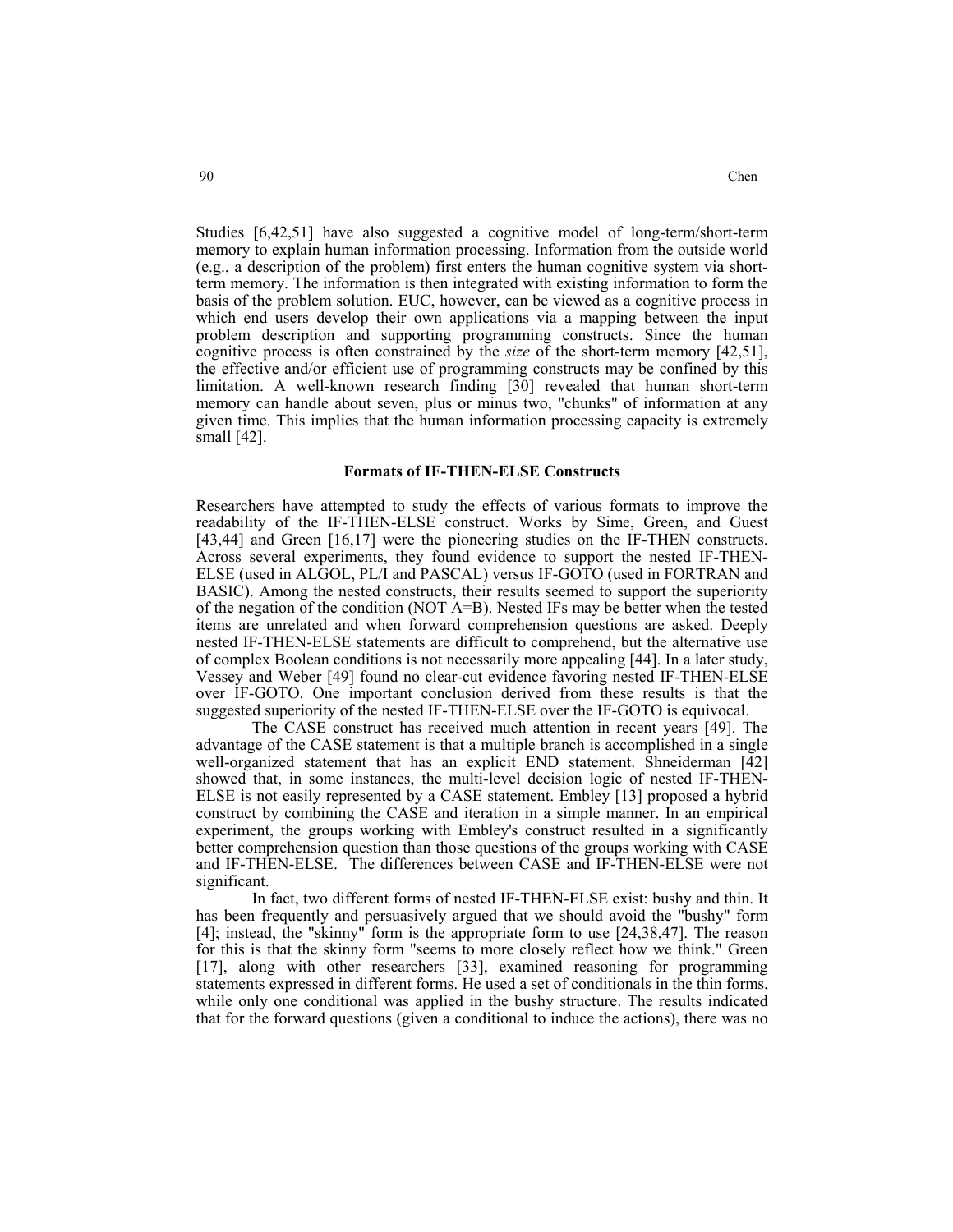significant difference between thin and bushy forms. For the backward questions (given actions to identify the conditionals), the thin form was slightly better than the bushy form.

 While these conflicting results have existed in previous studies, we argue that there are some important factors (e.g., individual characters and cognitive limitation) that may make these results equivocal. In addition to the measurement of performance (e.g., syntax errors, debugging efforts) that had been the primary concern in the above studies, our goal was to examine the individual difference factors on the use of nested IF-THEN-ELSE constructs. This study attempts to do so by examining four oftenaddressed nested IF-THEN-ELSE formats: bushy, long thin, GOTO, and revised-long thin.

## **III. A MODEL**

The above discussion suggests that end user programming ability is at least partially a function of three important sets of variables: individual differences, cognitive limitations, and formats of language construct (Fig. 1). The individual difference consists of important factors, such as individual personality traits and programming aptitude. The programming aptitude is believed to be comprised of several important aptitudes, including abstract reasoning, ability to follow computer language, and ability to deduce an appropriate outcome from information presented in a serial form. In terms of personality, previous research suggests that there are two important attributes: introversion-extroversion and computer anxiety. Introversion is now generally seen as being related to computer programming ability, as a consequence of introverted individuals, being better able to focus their attention on demanding tasks than extroverted individuals are able to do. Computer anxiety should be related to programming ability in that higher levels of anxiety will interfere with the programming ability to focus on a demanding task.

 This study argues that the programming ability is likely constrained by the limitation of human short-term memory. This suggests that there exists an upper limit of nesting levels on an effective use of nested IF-THEN-ELSE constructs. In addition, we argue that an end user should have comparative advantages in developing EUC applications when he/she is supported by easy-to-use programming constructs.

> **Figure 1**  A Model of End User Programming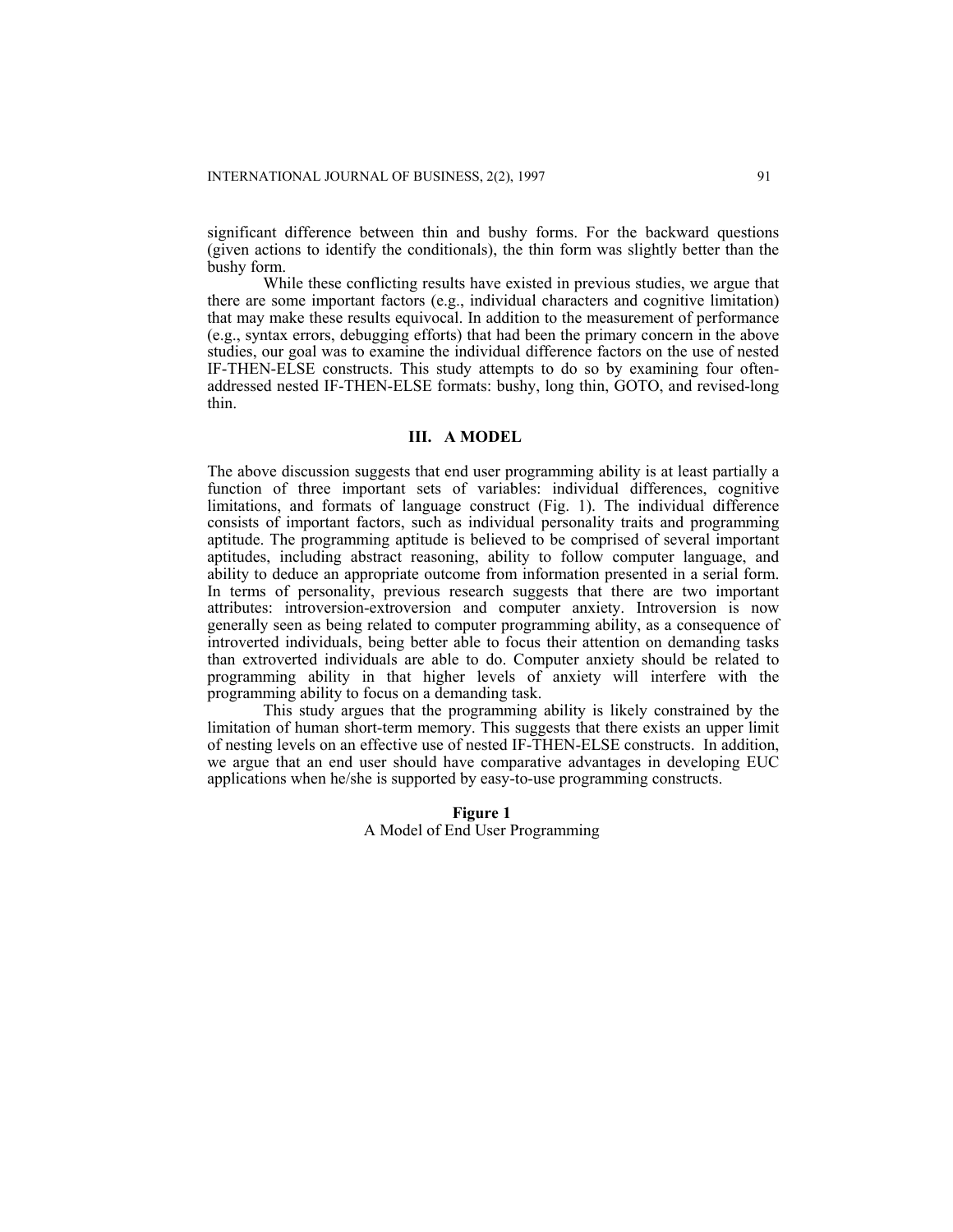In addition to testing more general propositions, the present study seeks to address the following questions concerning nested IF-THEN-ELSE constructs:

(1) What is the appropriate nesting level in designing nested IF-THEN-ELSE constructs?

Since three-level and four-level IF-THEN-ELSE constructs carry up to 8  $(2^3)$  and 16  $(2<sup>4</sup>)$  chunks of information, respectively, the following hypothesis is tested:

Hypothesis: When the nesting level is larger than three, the end user's programming ability will decrease significantly.

(2) Under a reasonable nesting level, which IF-THEN-ELSE formats are easy-to-use? and

(3) What are the important individual difference factors associated with the effective use of various IF-THEN-ELSE constructs?

## **IV. RESEARCH METHODOLOGY**

The following research methodology was used.

## **Testing Problem**

A simple credit-evaluation example was chosen as the testing problem. A department store offered credit cards for its customers. The credit limits were determined according to the applicants' incomes. The following table summarizes the income categories, credit limits, and the corresponding monthly incomes.

| Category | Credit limit | Monthly Income |
|----------|--------------|----------------|
|          |              | \$500 or less  |
| (2)      | \$100        | \$501-750      |
| (3)      | \$200        | \$751-1000     |
| $^{(4)}$ | \$300        | \$1001-1250    |
| (C)      | \$400        | \$1251-1500    |
| (6)      | \$600        | \$1501-2000    |
|          | \$1000       | \$2001-3000    |
| (8)      | \$1500       | \$3001-4000    |
| 9)       | \$2000       | \$4001-5000    |
| 10)      | \$2500       | \$5001 or more |

 Performance was assessed by tallying the *number of correct answers* and The credit limits were displayed using various IF-THEN-ELSE formats. This experiment studied the way that subjects received information from the displays. Subject the *response times* given to the various types of programming construct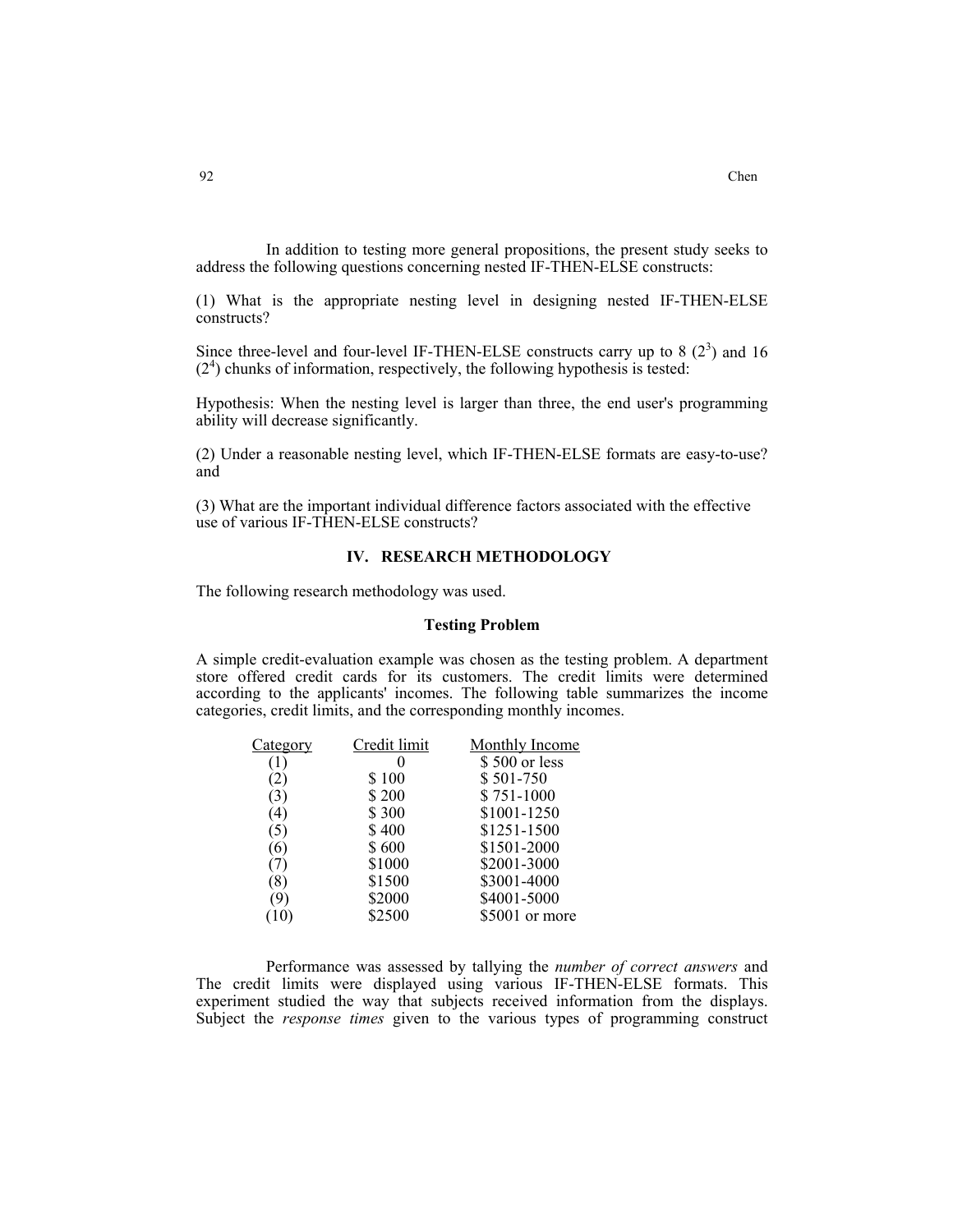presentations.

#### **Experimental Prototype**

An interactive menu-driven computer program was developed to conduct the experiments. This prototype was running in the network and was accessed through a file server. Three sections were included. In the first section, subjects registered by entering geographical data. This was followed by a tutorial section where subjects went through several menu-driven examples to familiarize themselves with various keystroke functions and locations. A question-and-answer section was the third section. Here information was presented using various IF-THEN-ELSE formats on the left side of screen while the possible solutions were summarized in a menu on the right side of screen. Each time, a number was given to indicate an applicant's monthly income. Subjects were asked to determine the credit limit and to perform an appropriate keystroke by looking up the information. A sample display is given in Fig.  $2^{1}$ 

> **Figure 2**  Display of Thin Format (I: Income)

 A monitor was built in to trace the individual subject's responses. This monitor

**Subjects** 

was activated to record the individual subject's answers and response times once a question was posted. The detailed step-by-step instructions were also incorporated so that subjects could control the pace of the experiment. This prototype was run on a PC.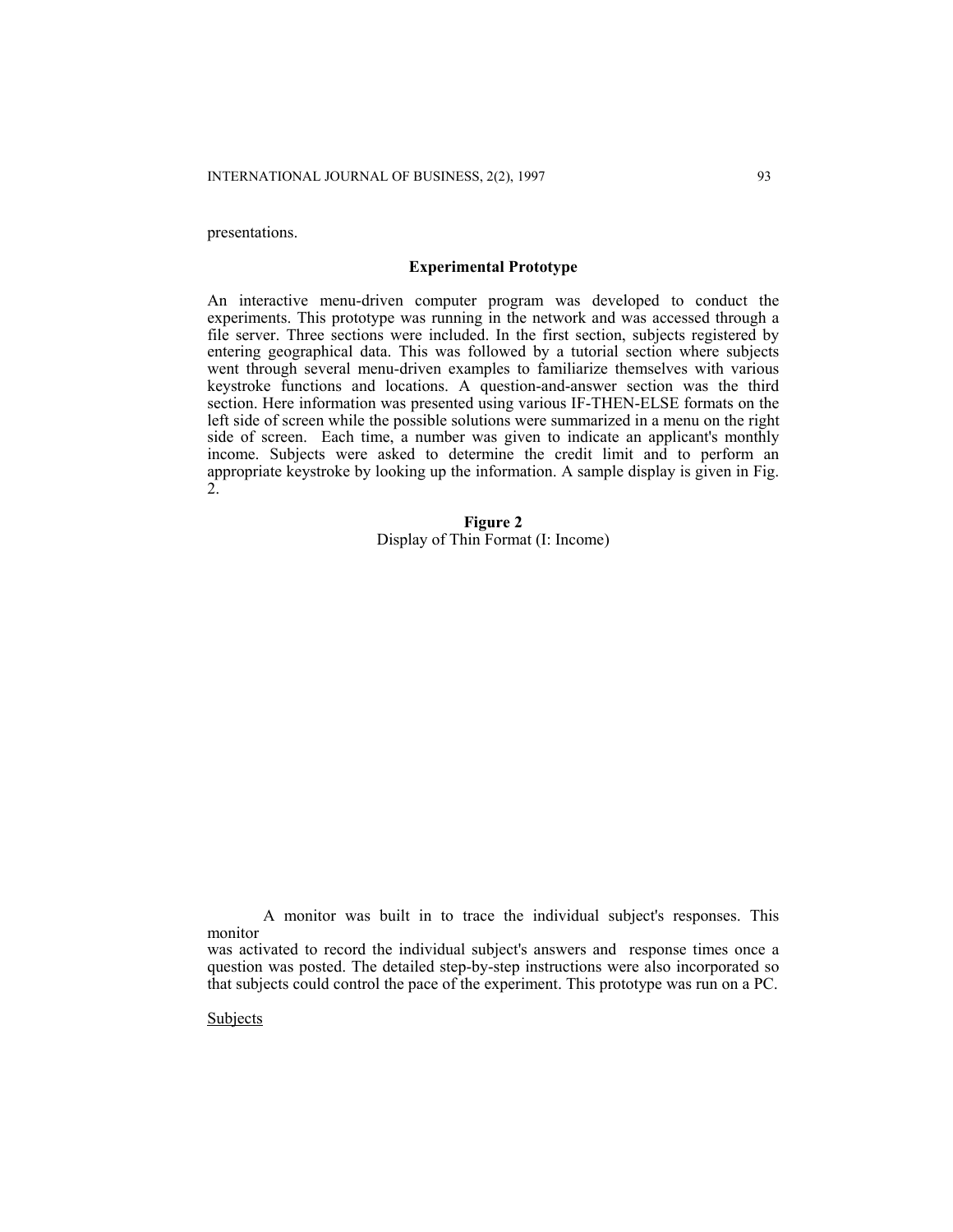Subjects were students in a required, sophomore-level introductory business computer course taught in a university. This course introduced the basic concepts of computer systems and computer applications software such as spreadsheet, data base management, and computer programming languages. The subjects possessed several characteristics in common; that is, they anticipated a continuing involvement with computers while not being experts in programming.

#### Experiment Design

Experiments were conducted during the middle of the semester; and, by then, the subjects had been introduced to basic concepts of the computer. A lecture regarding the content of the experiments was given. A computer lab was reserved for conducting the experiments. Participation in those experiments was a course requirement.

 In a regular class meeting, all subjects completed booklets containing questions related to demographic data (gender, age, prior computer coursework, college-entrance exam scores) and the following instruments.

(a) The extroversion scale from the Myers-Briggs Type Indicator [31]. Two different item formats are represented in the scale: force-choice responses for activities and selfdescriptive adjectives and true-false responses to self-descriptive statements;

(b) A 10-item computer anxiety scale created by modifying items of the Mathematics Attitude Inventory [41] to reflect computer anxiety rather than math anxiety (sample items: "It scares me to have to study computers." and "Solving a computer problem is fun." (Reversed); Responses: 4=strongly agree, 3=agree, 2=disagree, 1=strongly disagree.);

(c) The programming language questions (problem set 3) from the Wolfe Programming Aptitude Test-Form W [52]. These questions require that the respondent translate a number of language-like,symbolic expressions into simplified values (answers) based on a set of given definitions of terms and operations;

(d) The series completion aptitude scale from the CALIP (Computer Aptitude, Literacy and Interest Profile form [35]). The series task, which requires completion of a number and/or letter sequence, identifies individuals who can detect internal and highly structured order (sample item: Complete the following, A,1,D,4,J,10,M, ).

 One hundred forty-three students participated in the experiments. Most subjects were first-time users of computers.

#### Nesting Level

Four IF-THEN-ELSE constructs were designed (Fig. 3) in this experiment. Among them, Seven IF-THEN-ELSES and Eight IF-THEN-ELSES were three-levels constructs; Nine and Ten IF-THEN-ELSES were four-levels constructs. Subjects were equally assigned to each sequence. At *each construct*, five cases (634, 5373, 1212,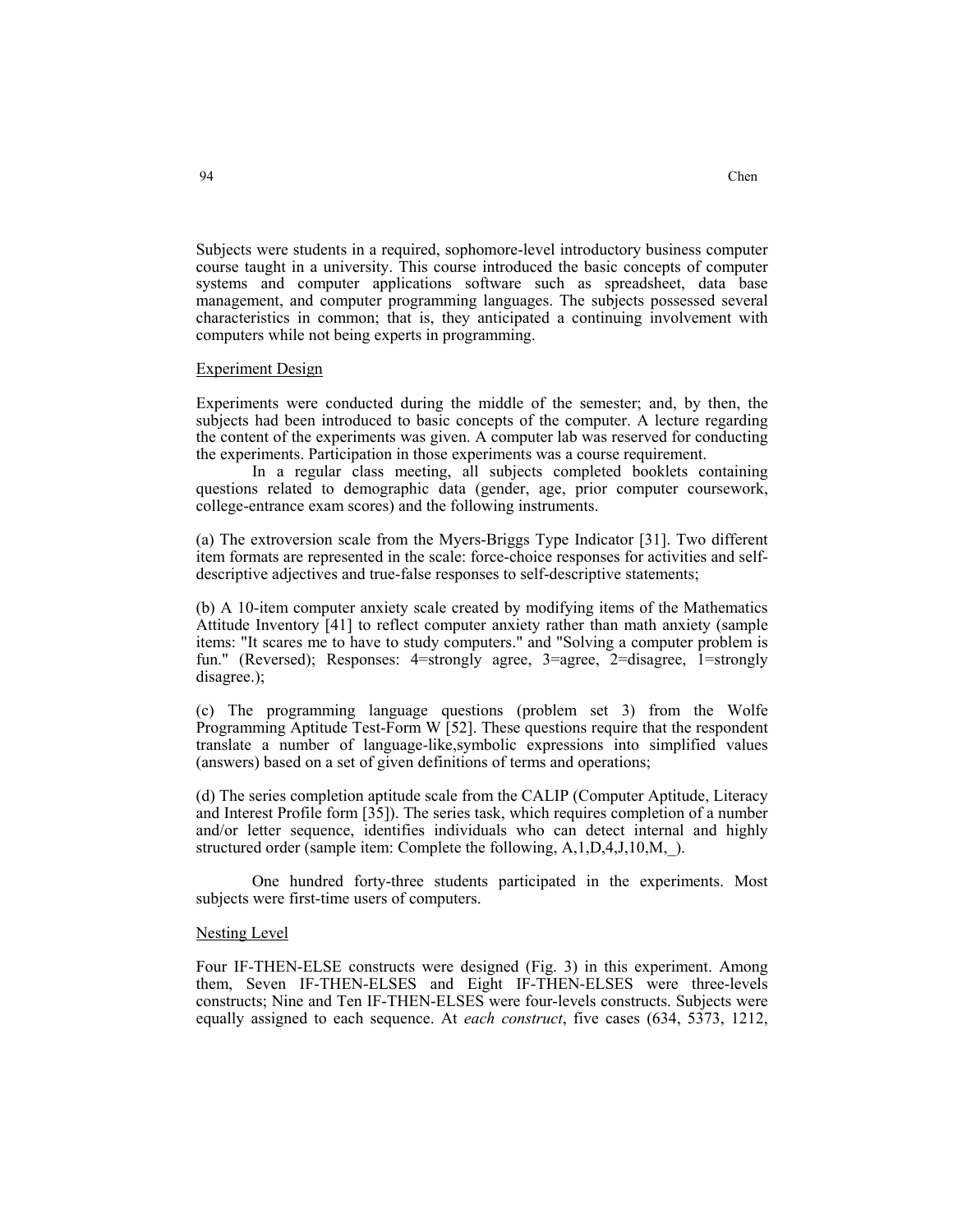INTERNATIONAL JOURNAL OF BUSINESS, 2(2), 1997 95

2736, 3879) were generated and tested. At each test, subjects were asked to determine the credit limit by referring to a presented IF-THEN-ELSE construct. **Figure 3**  Nested IF-THEN-ELSE Structures

> **Figure 4**  Various Nested IF-THEN-ELSE Formats (I: Income; Y: Yes; N: No)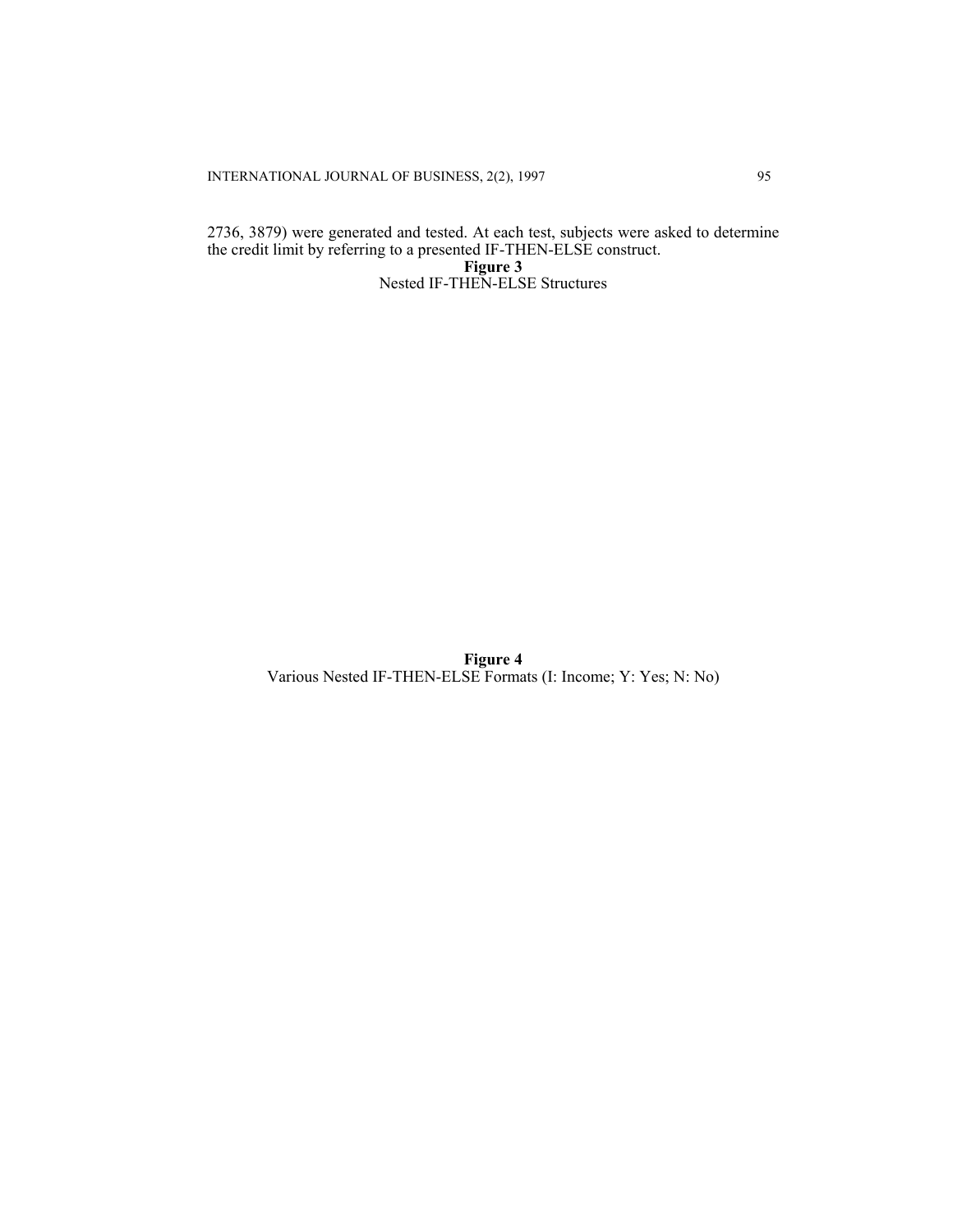#### Display Formats

Four display formats were designed (Fig. 4) in this experiment. In the long thin format (Thin), all of the nesting occurred within a THEN block or an ELSE block. The revised long thin format was similar to the long thin format except that it explicitly stated conditions for each IF statement. The bushy format (Bushy) was opposite to the long thin format in a way that an IF-THEN-ELSE might be contained within either a THEN block or an ELSE block. In the GOTO format, jump (GOTO) constructs were incorporated into the THEN or ELSE blocks such that the program logic flow didn't necessarily follow a "sequential" fashion.

At *each construct*, five cases (2687,1341,5054,3742,712) were generated and tested. Subjects were asked to determine the credit limit by referring to a presented IF-THEN-ELSE construct for each test. A sample display is given in Fig. 5.

> **Figure 5**  Display of Cond Format (I: Income)

## **V. RESULTS**

A breakdown on the subject's demographic information (Table 1) indicated that the college-entrance exam scores were close to the university's average. Although most of the students had taken college-level mathematics courses in their freshman year, very few had learned computer programming before so that most subjects were computer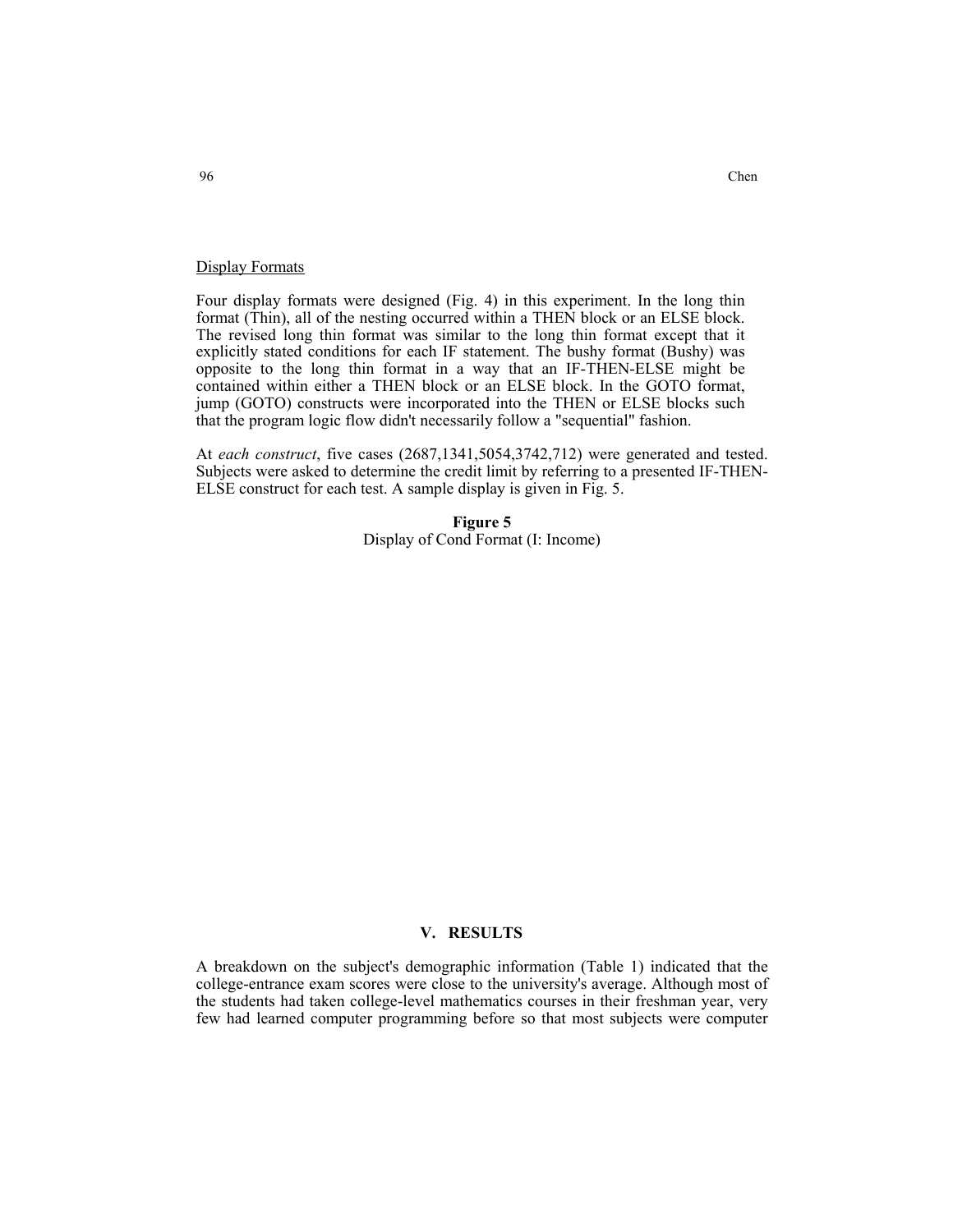novices.

|        | тане т                        |            |
|--------|-------------------------------|------------|
|        | Demographic Data              |            |
|        | Number of Subjects            |            |
|        | 84<br>male                    |            |
|        | 59<br>females                 |            |
|        | 143<br>total                  |            |
|        | College-entrance Exam Scores  |            |
|        | verbal(mean) $69.72$          |            |
|        | $mathmean)$ 58.02             |            |
|        | Computer courses taken before |            |
| number | count                         | percentage |
|        | 9                             | 6.3        |
|        | 89                            | 62.2       |
| 2      | 22                            | 15.4       |
| 3      | 16                            | 11.2       |
|        | 4                             | 2.8        |

5 3 2.1

**Table 1** 

## Effects of Short-Term Memory

The subjects' performances, using various nesting-levels of IF-THEN-ELSE constructs, were tallied (Figure 6). The quality of answers measures the correctness of subjects' answers, and the "response time" is the time for the subject to answer all of the questions. The results indicate that the quality of answers has a significant 4.8% (p=. 05) drop from Eight to Nine. The drops from Seven to Eight and Nine to Ten are  $2.5\%$  (p=. 27) and  $3.6\%$  (p=. 15), respectively. In addition, the response time increases  $\epsilon$ n (a 20% and 4.4% increase, kists a significant performance e-level construct) and Nine IF-THEN-ELSES(a four-level construct) and suggest that for a better use of IF-THEN-3.8 ELSE construct the nest  $\left| \begin{array}{c} \text{at } \\ \text{in } \\ \text{b } \end{array} \right|$ 4.05  $\log \left| \cdot \right|$  3.74  $\approx$  3.74  $\approx$  3.74  $\approx$  3.74  $\approx$  3.74  $\approx$  3.74  $\approx$  3.74  $\approx$  3.74  $\approx$  3.74  $\approx$  3.74  $\approx$  3.74  $\approx$  3.74  $\approx$  3.74  $\approx$  3.74  $\approx$  3.74  $\approx$  3.74  $\approx$  3.74  $\approx$  3.74  $\approx$  3.74  $\approx$  3.74  $\approx$  3.74  $\approx$ difference between 39i respectively). These 4 significantly from Eig' at for a hottor use of IF-THEN- $\flat$  th **Figure 6**  Performance Measure of IT-THER-BENCH Structure (Nesting Levels)<br>Seven Eight Nine Ten Eight 3.5 3.6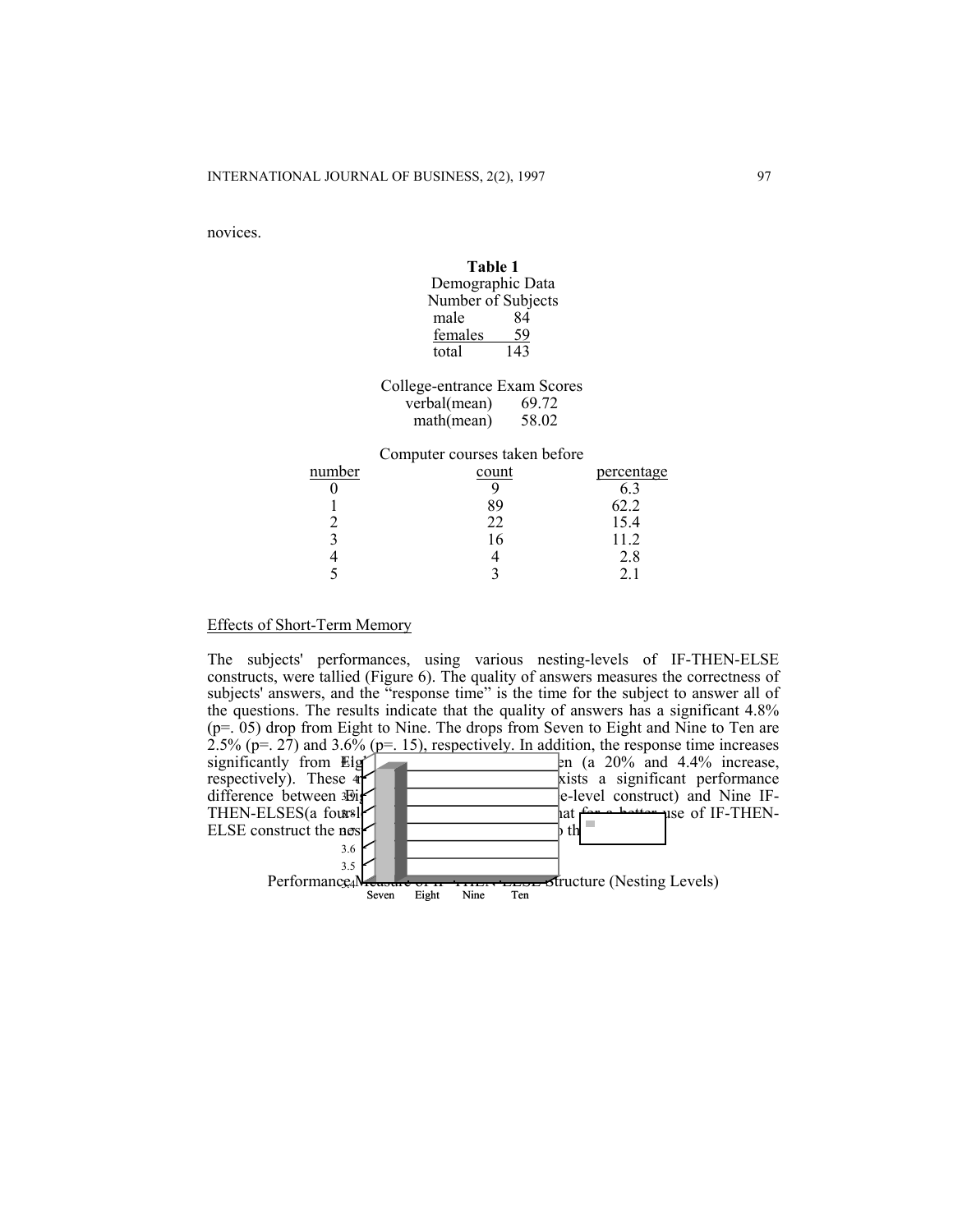## Effects of IF-THEN-ELSE Formats

Figure 7 depicts the subjects' performances on various IF-THEN-ELSE formats. Table 2 presents the results of an analysis of variance test for the performance (i.e., comparing the average level of performance across four nested IF-THEN-ELSE formats). This result was followed by paired comparison tests contrasting each of the types of nesting formats. The order of quality of answers followed the sequence of "Cond-Thin-GOTO-Bushy" with Cond having the highest quality. The order of response times followed the same sequence of "Cond-Thin-GOTO-Bushy". With the exception of the Thin-Cond contrast, all contrasts yielded significantly different results  $(p<.01)$ . The results suggest that Cond and Thin are less complex formats than GOTO and Bushy.

**Figure 7** 

Performance Measure of IF-THEN-ELSE Structures (Display Formats)

| Table 2                       |
|-------------------------------|
| ANOVA of IF-THEN-ELSE Formats |

| Source                    | Sum of<br>Squares | Degree of<br>Freedom | Mean<br>Squares | F     | p>F   |
|---------------------------|-------------------|----------------------|-----------------|-------|-------|
| <b>Between</b><br>formats | 200.76            |                      | 66.92           | 27.71 | 0.000 |
| Error                     | 1371.85           | 568                  | 2.42            |       |       |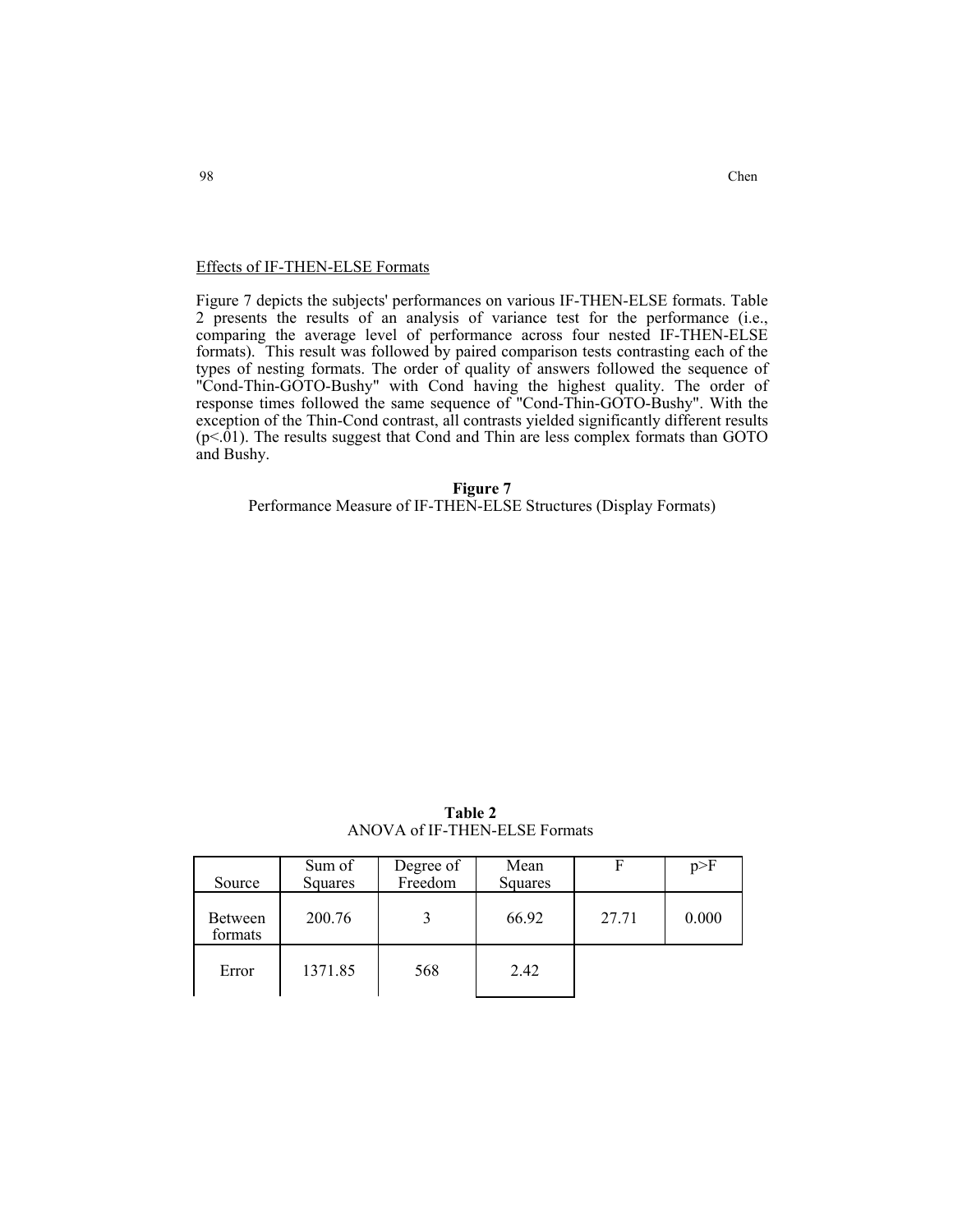#### INTERNATIONAL JOURNAL OF BUSINESS, 2(2), 1997 99

| Total | 1572.61 |  |
|-------|---------|--|
|-------|---------|--|

Effects of User Attributes

To further understand the effects of individual differences on various IF-THEN-ELSE formats, bivariate correlations of individual difference measures with the dependent measures (i.e. nested IF-THEN-ELSE formats) were calculated (Table 3). The results indicate that the computer anxiety (inversely), lang test, and series aptitude were consistently related with performance on the programming ability (i.e., quality of answers). The computer anxiety and series aptitude were also related with performance on the response time. As the present study was most centrally concerned with the issue of whether personality and aptitude uniquely predicated programming ability, a hierarchical multiple regression approach was adopted. With this approach, the unique effect of each independent variable (in terms of incremental criterion variance accounted for) is calculated and tested for statistical significance, following comparisons of the  $R^2$  value for an equation that contains all five independent variables and the  $R^2$  for an equation that excludes the independent variable of interest. The results of such tests for each dependent measure of programming ability are displayed in Table 4.

#### **Table 3**

Intercorrelations Among Variables (decimal points omitted)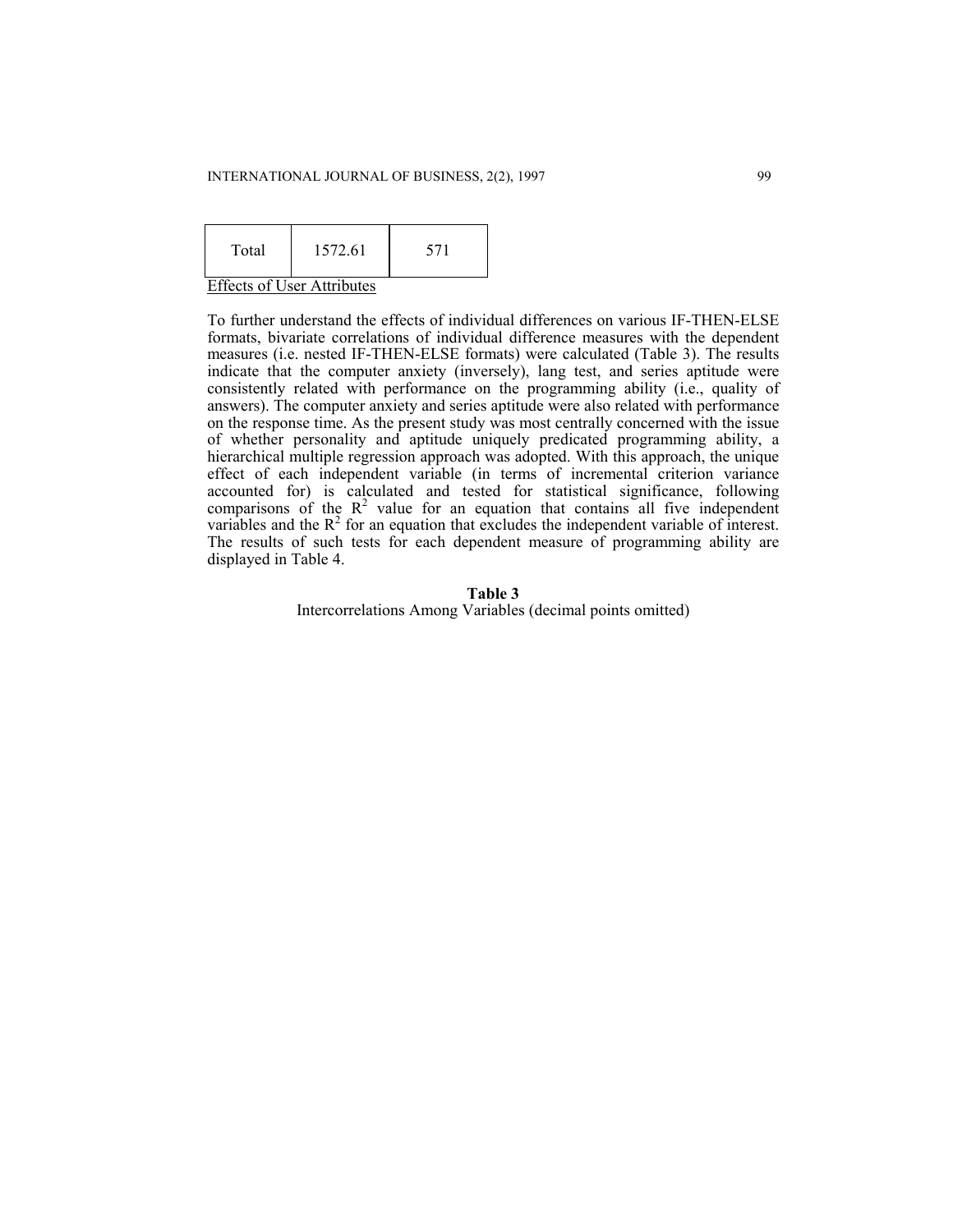100 Chen

**Table 4**  Results of Tests for Unique Effects of Independent Variables

 Rresults in Table 4 suggest that each independent variable does contribute to explaining the performance (i.e.,quality of answers) in the programming test. Among the independent variables, computer anxiety, series aptitude, and lang test have the most significant impacts. The evidence for explaining the response time is partially supported by the lang test and computer anxiety. In addition, extroversion subjects perform extremely well on GOTO format.

 Another question concerns whether personality traits and aptitudes have separate effects. In order to test this issue, multiple regression equations were created for each dependent measure for the *set of personality tests* (extroversion and computer anxiety) and the *set of aptitudes* (language aptitude and series aptitude). The unique effects of each set were then calculated by calculating the  $R<sup>2</sup>$  for the complete equation (which included both the personality and aptitude measures) with equations that included only the set of personality measures or the set of aptitude measures. The results of statistical tests of significance and changes in  $\mathbb{R}^2$  are reported in Table 5. These results suggest that the unique effects of each set of independent variables do explain the performance on programming ability tests (i.e., quality of answers). The set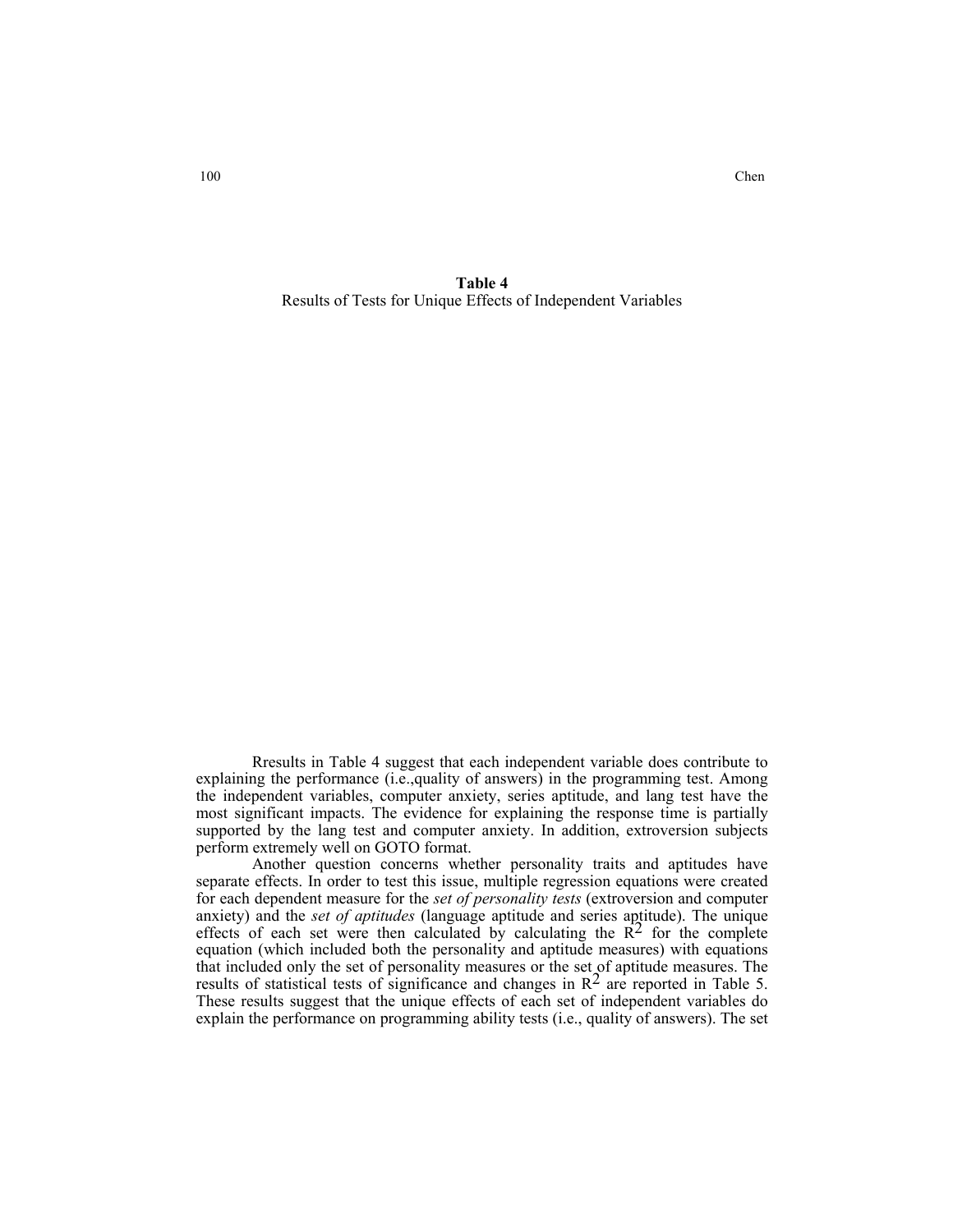of aptitudes also contributes to the explanation of performance on the response time tests.

**Table 5**  Results of Tests for Unique Effects of Personality and Aptitude Variables

## **VI. DISCUSSIONS**

The present study confirms the importance of aptitude and personality factors in influencing performance (i.e, quality of answers) on programming tasks. For example, individuals who are lower on computer anxiety generally achieved a higher score on the programming tasks. Specific aptitudes were also positively correlated with performance across tasks as well. Similarly, individuals who were low on extroversion tended to perform better than the more extroverted individuals on certain programming tasks.

 From a practical perspective, these results suggest that prospective end users might be assessed for both personality and aptitude characteristics. Certain of these characteristics are not likely to be amenable to modification via training. However, computer anxiety may be responsive to hands-on experience and education. Given available evidence that computer anxiety may play a key role in influencing managerial attitude toward using microcomputers [23], the targeting of computer anxiety for "treatment" seems warranted. Thus, in the case introduced at the start of this paper, Steven Anderson should request more computer training programs to assist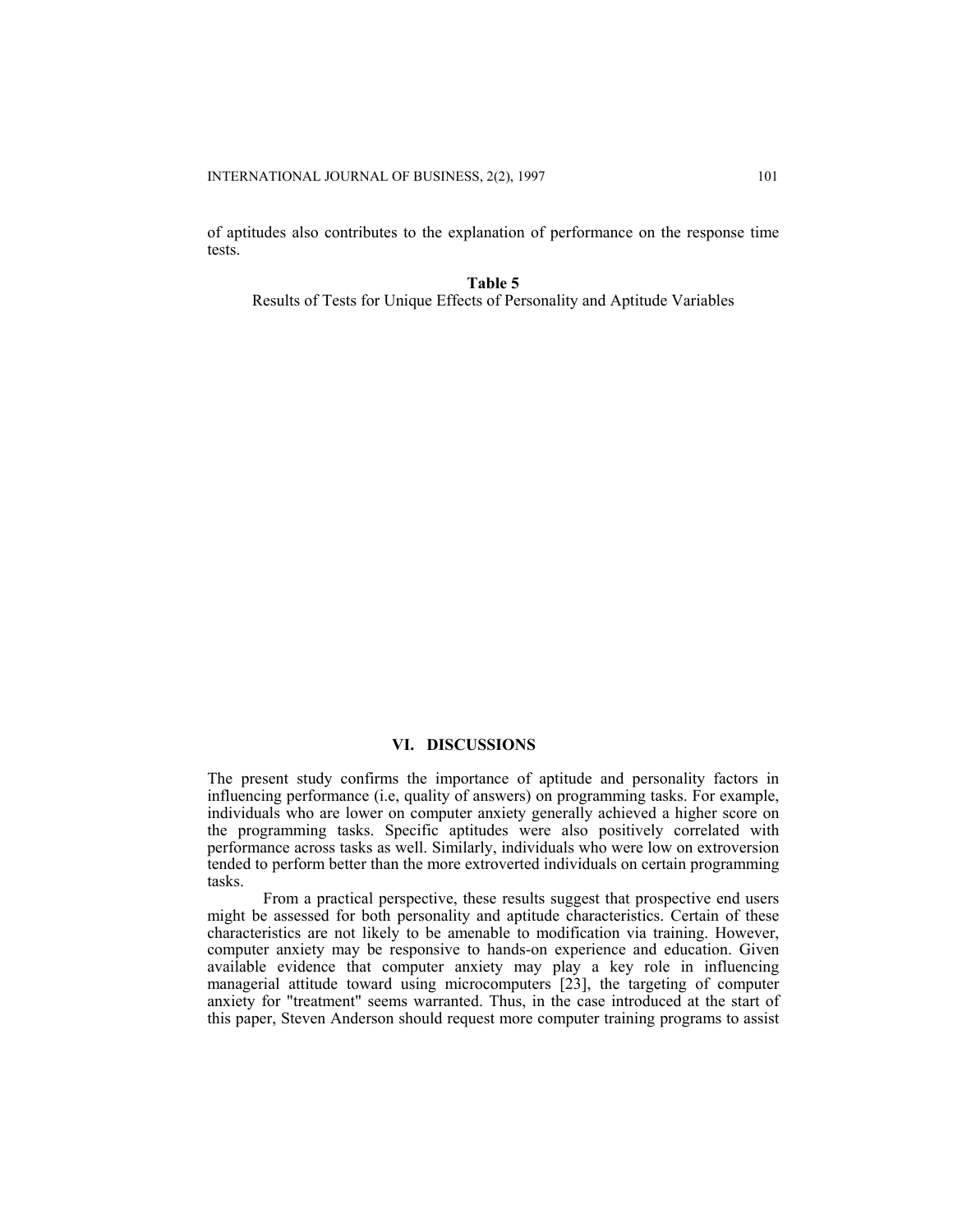end users in exploring productive applications.

 In addition, this study confirms that the constraint of human short-term memory has a notable impact on programming ability. To ensure the success of EUC, Steven should be aware of this and avoid any "overload" misconduct in programming.

 The differential results for the types of "nesting" suggest that performance (quality of answers) in the Cond format was the highest of the four formats. Formal contrast of the means of the four formats revealed that performance with the Cond and Thin formats was significantly higher than performance for each of the remaining formats. These differential results suggest the relative superiority of the long thin and revised-long thin formats for instructional purposes. However, the continuous supporting of easy-to-use programming constructs will be a goal for future information systems development.

 Because the present study employed a sample of college students, the results cannot be readily generalized to programmers in general. However, the present sample offers the potential advantage that broader ranges were likely to be observed on the variables of interest, as individuals seeking a career in programming may represent only a limited portion of the possible ranges. In short, the sample enabled an establishment of the probable upper limit of likely associations among variables.

 In conclusion, the results suggest that programming ability can be predicted from personality and aptitude measures. The demonstration that programming ability is sensitive to individual differences further strengthens a growing perspective that programming ability is not an independent trait.

#### **ACKNOWLEDGEMENTS**

The author would like to thank Drs. Sing-Ling Lee, Nai-Wei Lin, Dong-Her Shih, and D. T. Zhang for their supports in conducting the experiments.

## **REFERENCES**

- [1] Baily, J. and S. W. Pearson, (1983). "Development of a Tool for Measuring and Analyzing Computer User Satisfaction," *Management Science*, 29(5), 530-545.
- [2] Barriff, M. L. and E. J. Lusk, (1977). "Cognitive and Personality Test for the Design of Management Information Systems," *Management Science*, 23(8), 820-829.
- [3] Barriff, M. L. and E. J. Lusk, (1978). "Designing Information System for Organizational Control: The Use of Psychological Tests," *Information and Management*, 1 (3), 113-121.
- [4] Barron, D. W. (1977). *An Introduction to the Study of Programming Languages*, Cambridge: Cambridge University Press.
- [5] Benson, David (1983). "A Field Study of End User Computing: Findings and Issues," *MIS Quarterly*, (December), 35-45.
- [6] Brooks, R. (1977). "Towards a Theory of the Cognitive Processes in Computer Programming," *International Journal of Man-Machine Studies*, 9, 737-751.
- [7] Chen, H. G. and R. Vecchio, (1992). "Nested IF-THEN-ELSE Constructs in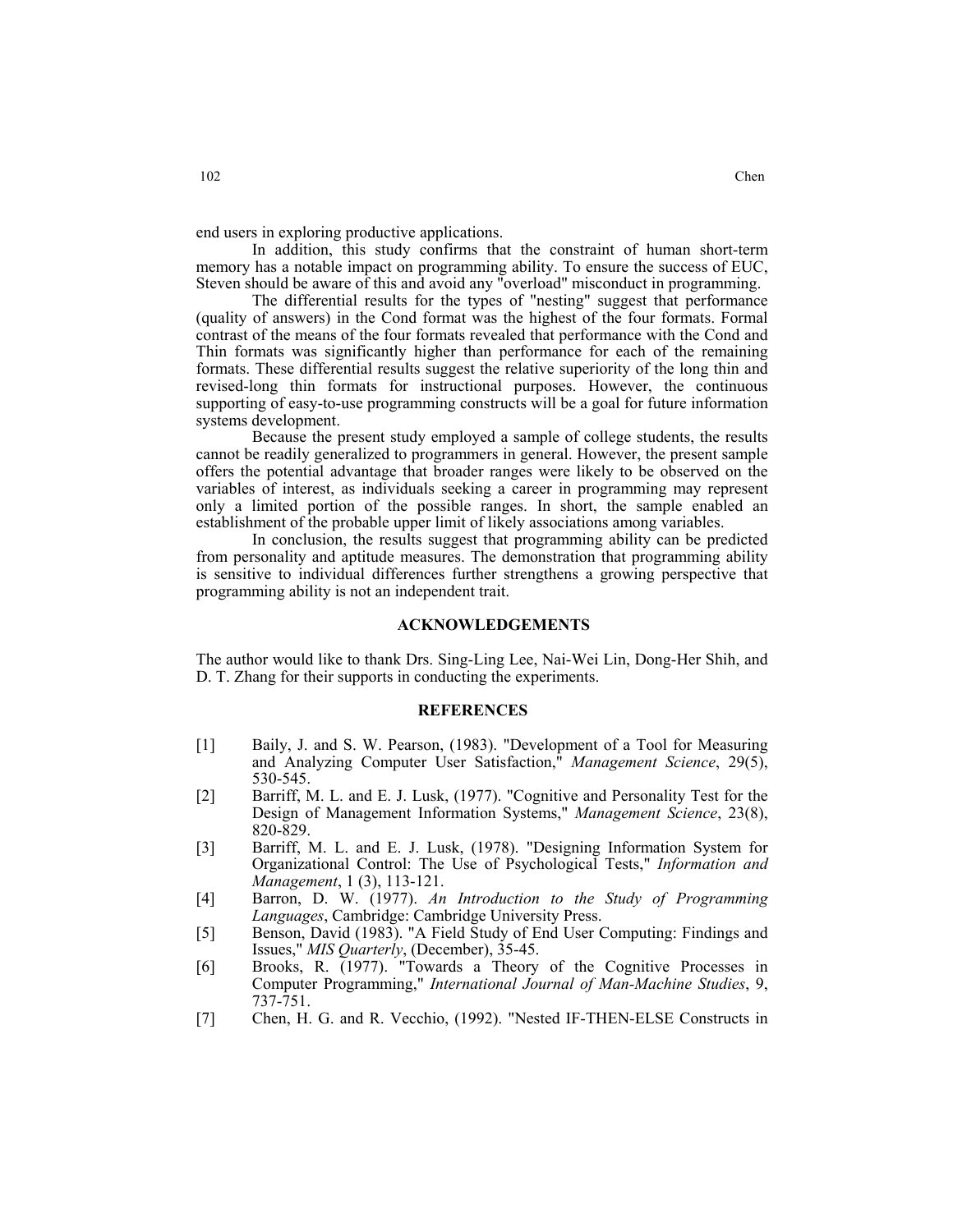End-User Computing: Personality and Aptitude as Predicators of Programming Ability," *International Journal of Man-Machine Studies*, 36, 843-859.

- [8] Cheney, P. H., R. I. Mann, and D. L. Amoroso, (1986). "Organizational Factors Affecting the Success of End-User Computing," *Journal of Management Information Systems*, 3(1), 65-80.
- [9] Dambrot, F. H., M. A. Watkin-Malek, M. S. Silling, R. S. Marshall, and J. A. Garver, (1985). "Correlates of Sex Differences in Attitudes Toward and Involvement with Computers," *Journal of Vocational Behavior*, 27(1), 71-86.
- [10] DeLone, W. H. (1988). "Determinants of Success for Computer Usage in Small Business," *MIS Quarterly*, 12(1), 51-61.
- [11] Dickson, G. W., R. L. Leitheiser, J. C. Wetherbe, and M. Nechis, (1984). "Key Information Systems Issues for the 1980's," *MIS Quarterly*, 8(3), 135- 159.
- [12] Doll, W. and G. Torkzadeh, (1988). "The Measurement of End-User Computing Satisfaction," *MIS Quarterly*, (June), 259-274.
- [13] Emply, D. W. (1978). "Emperical and Formal Language Design Applied to a Unified Control Structure," *International Journal of Man-Machine Studies*, 10, 197-216.
- [14] Eysenck, M. W. (1977). *Human Memory: Theory, Research and Differences*, Oxford: Pergamon Press.
- [15] Goodwin, N. C. (1987). "Functionality and Usability," *Communications of the ACM*, 30(3), 229-233.
- [16] Green, T. R. G. (1977). "Conditional Program Statements and Their Comprehensibility to Professional Programmer," *Journal of Occupational Psychology*, 50, 205-216.
- [17] Green, T. R. G. (1980). "IFs and THENs: Is Nesting Just for the Birds?" *Software-Practice and Experience*, 10, 373-381.
- [18] Helander, M. Ed. (1988). Amsterdam: North-Holland. *Handbook of Human-Computer Interaction*
- [19] Howard, G. S. and R. Smith, (1986). "Computer Anxiety in Management: Myth or Reality?," *Communications of the ACM*, 29(7),611-615.
- [20] Hunt, E., N. Frost, and C. Lunneborg, (1973). "Individual Differences in Cognition: A New Approach to Intelligence," in G. H. Bower,(ed.) *The Psychology of Learning and Memory*, New York: Academic Press.
- [21] Hunt, E., and M. Lansman, (1975). "Cognitive Theory Applied to Individual Differences," in W. K. Estes,(ed.) *Handbook of Learning and Cognitive Processes*, Hillsdale, N. J: Lawrence Erlbaum Associates.
- [22] Igbaria, M., F. N. Pavri, F. N. and Sid L. Huff, (1989). "Microcomputer Applications: An Empirical Look at Usage," *Information and Management*, 16, 187-196.
- [23] Igbaria, M. and S. Parasuraman, (1989). "A Path Analytic Study of Individual Characteristics, Computer Anxiety and Attitudes Toward Microcomputers," *Journal of Management*, 15(3), 373-388.
- [24] Kernighan, B. W. and P. M. Plauger, (1974). "Programming Style:Examples and Counter-examples," *Computer Surveys*, 6, 303-319.
- [25] Lucas, H. C. (1978). "Empirical Evidence for a Descriptive Model of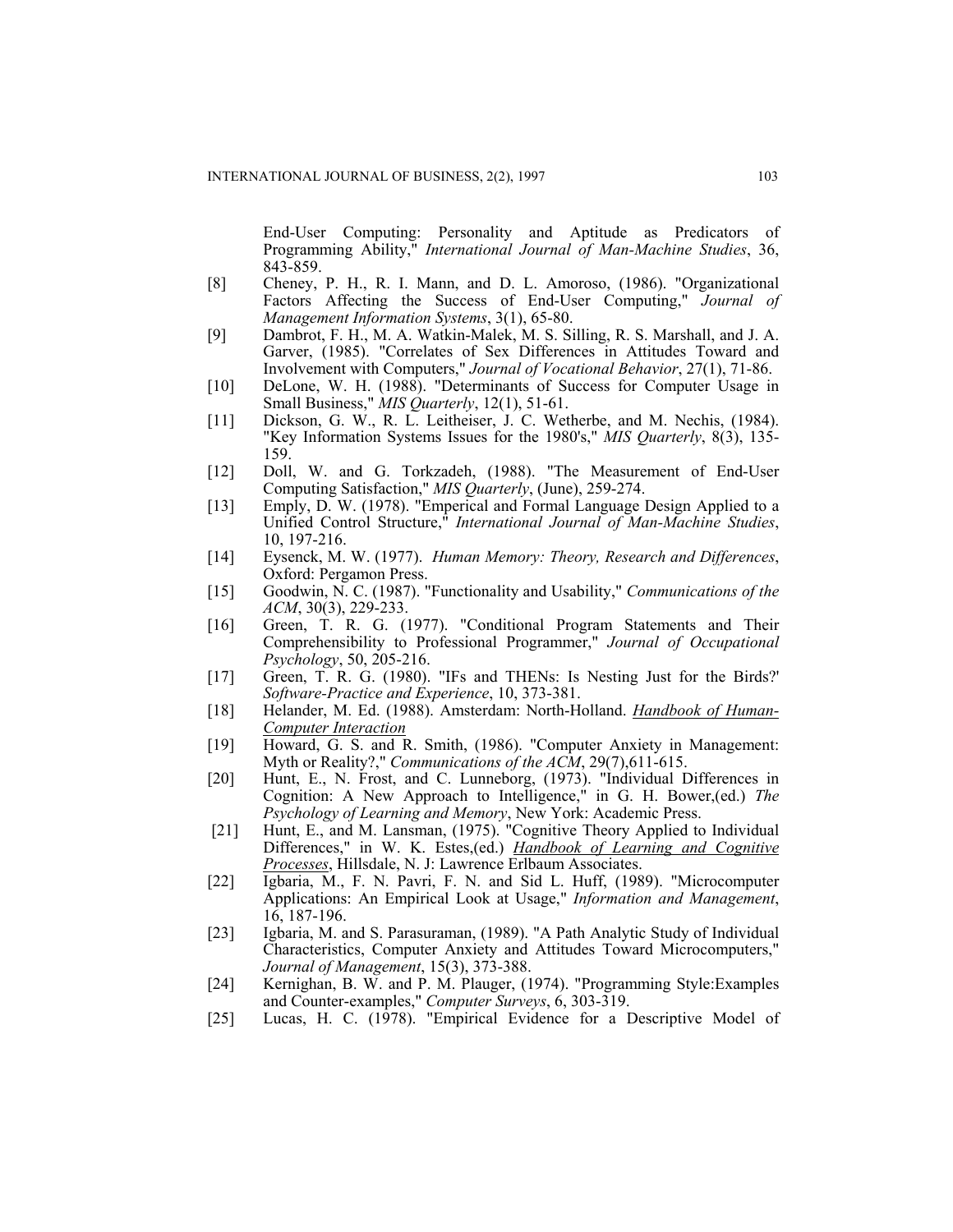Implementation," *MIS Quarterly*, 2(2),27-41.

- [26] Lucas, H. C. and N. Nielsen, (1980). "The Impact of the Mode of Information Presentation on Learning and Performance," *Management Science*, 26(10), 982-993.
- [27] Mason, R. O. and I. I. Mitroff, (1973). "A Program for Research on Management Information System," *Management Science*, 19(5), 475-487.
- [28] Matta, K. M. and G. Kern, (1991). "Interactive Videodisc Instruction: The Influence of Personality on Learning," I*nternational Journal of Man-Machine Studies*, 35, 541-552.
- [29] Mclean, E. R. (1979). "End User as Application Developers," *MIS Quarterly*, (December), 37-46.
- [30] Miller, G. A.(1956). "The Magical Number Seven, Plus or Minus Two: Some Limits on Our Capacity for Processing Information," *Psychol. Rev.*, 63, 81-97.
- [31] Myers, I. B. and M. H. McCaulley, (1988). *Manual: A Guide to the Development and Use of M.B.T.I.* Palo Alto, CA: Consulting Psychologists Press.
- [32] Newsted, P. R. (1975). "Grade and Ability Prediction in an Introductory Programming Course," *ACM SIGLSE Bulletin*, 7(2), 87-91.
- [33] Ormerod, T. C., K. I. Manktelow, E. H. Robson, and A. P. Steward, (1986). "Content and Representation Effects with Reasoning Tasks in Prolog Form," *Behavior and Information Technology*, 5 (2), 157-168.
- [34] Pask, G. (1976). "Styles and Strategies of Learning," *British Journal of Educational Psychology*, 46, 128-148.
- [35] Poplin, M. S., D. E. Drew, and R. S. Gable, (1984). *CALIP-Computer, Aptitude, Literacy, and Interest Profile*, Austin, TX: Pro-ed.
- [36] Pracht, W. E. and J. F. Courtney, (1988). The Effects of an Interactive Graphics-Based DSS to Support Problem Structuring, *Decision Science*, 19,598-621.
- [37] Raub, A. C. (1981). *Correlates of Computer Anxiety in College Students*. Unpublished Ph.D. Dissertation, University of Pennsylvania, PA.
- [38] Richards, M. (1976). "Programming Structure, Style and Efficiency", in *Structured Programming: An Infotech State-of-the-Art Report*, 13-28, Maidenhead: Infotech.
- [39] Rivard, S. and S. L. Huff, (1988). "Factors of Success for End-User Computing," *Communications of the ACM*, 31(5), 552-561.
- [40] Rockart, J. F. and L. S. Flannery, (1983). "The Management of End User Computing," *Communications of the ACM*, 26(10), 776-784.
- [41] Sandman, R. S. (1979). *Mathematics Attitude Inventory*, Minnesota: Research and Evaluation Center, University of Minnesota.
- [42] Shneiderman, B. (1980). *Software Psychology* Little, Brown and Company.
- Sime, M. E., T. R. G. Green, and D. J. Guest, (1973). "Psychological Evaluation of Two Conditional Constructions Used in Computer Languages," *International Journal of Man-Machine Studies*, 5, 123-143.
- [44] Sime, M. E., T. R. G. Green, and D. J. Guest, (1977). "Scope Marking in Computer Conditionals-- A Psychological Evaluation," *International Journal of Man-Machine Studies*, 9, 107-118.
- [45] Soloway, E., J. Bonar, and K. Ehrlich, (1983). "Cognitive Strategies and